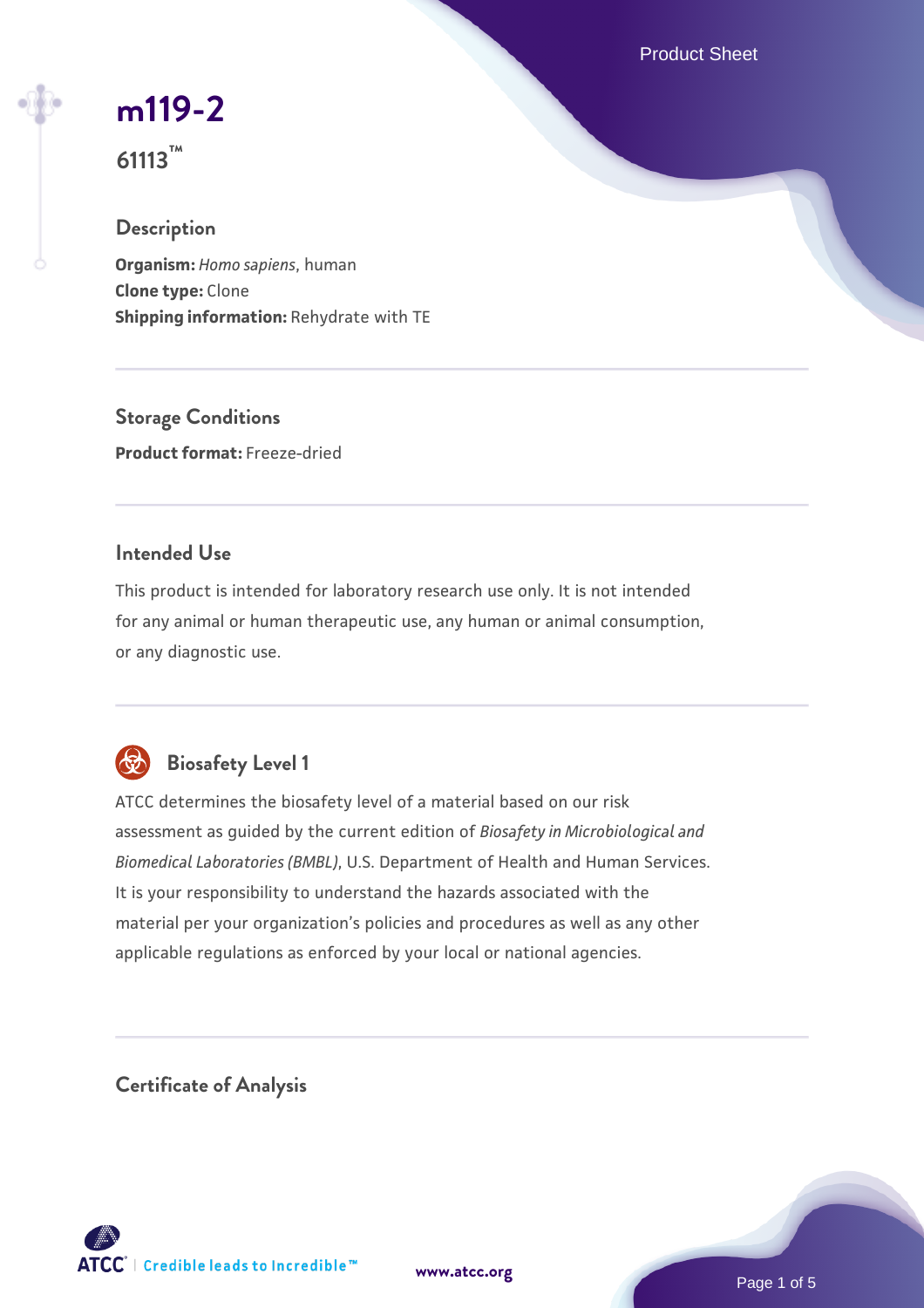# **61113**

For batch-specific test results, refer to the applicable certificate of analysis that can be found at www.atcc.org.

**Insert Information**

**Insert size (kb):** 1.3 **Type of DNA:** genomic **Insert source:** placenta **Insert tissue:** placenta **Gene product:** immunoglobulin kappa variable region pseudogene 3 [IGKVP3] **Alleles:** A1, A2

#### **Vector Information**

**Construct size (kb):** 8.600000381469727

#### **Material Citation**

If use of this material results in a scientific publication, please cite the material in the following manner: m119-2 (ATCC 61113)

#### **References**

References and other information relating to this material are available at www.atcc.org.

#### **Warranty**

The product is provided 'AS IS' and the viability of ATCC® products is warranted for 30 days from the date of shipment, provided that the



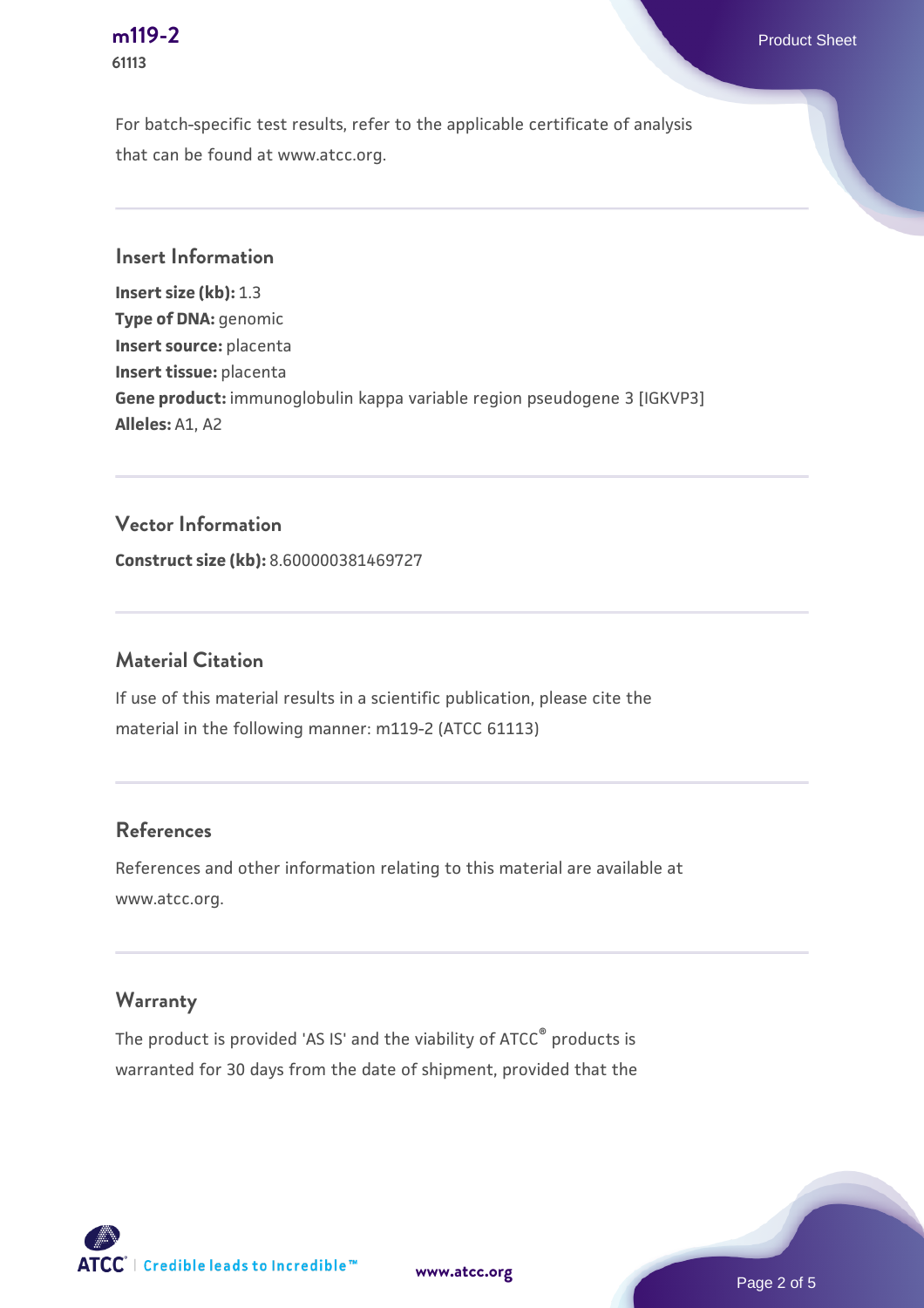customer has stored and handled the product according to the information included on the product information sheet, website, and Certificate of Analysis. For living cultures, ATCC lists the media formulation and reagents that have been found to be effective for the product. While other unspecified media and reagents may also produce satisfactory results, a change in the ATCC and/or depositor-recommended protocols may affect the recovery, growth, and/or function of the product. If an alternative medium formulation or reagent is used, the ATCC warranty for viability is no longer valid. Except as expressly set forth herein, no other warranties of any kind are provided, express or implied, including, but not limited to, any implied warranties of merchantability, fitness for a particular purpose, manufacture according to cGMP standards, typicality, safety, accuracy, and/or noninfringement.

#### **Disclaimers**

This product is intended for laboratory research use only. It is not intended for any animal or human therapeutic use, any human or animal consumption, or any diagnostic use. Any proposed commercial use is prohibited without a license from ATCC.

While ATCC uses reasonable efforts to include accurate and up-to-date information on this product sheet, ATCC makes no warranties or representations as to its accuracy. Citations from scientific literature and patents are provided for informational purposes only. ATCC does not warrant that such information has been confirmed to be accurate or complete and the customer bears the sole responsibility of confirming the accuracy and completeness of any such information.

This product is sent on the condition that the customer is responsible for and assumes all risk and responsibility in connection with the receipt, handling, storage, disposal, and use of the ATCC product including without limitation taking all appropriate safety and handling precautions to minimize health or environmental risk. As a condition of receiving the material, the customer



**[m119-2](https://www.atcc.org/products/61113)** Product Sheet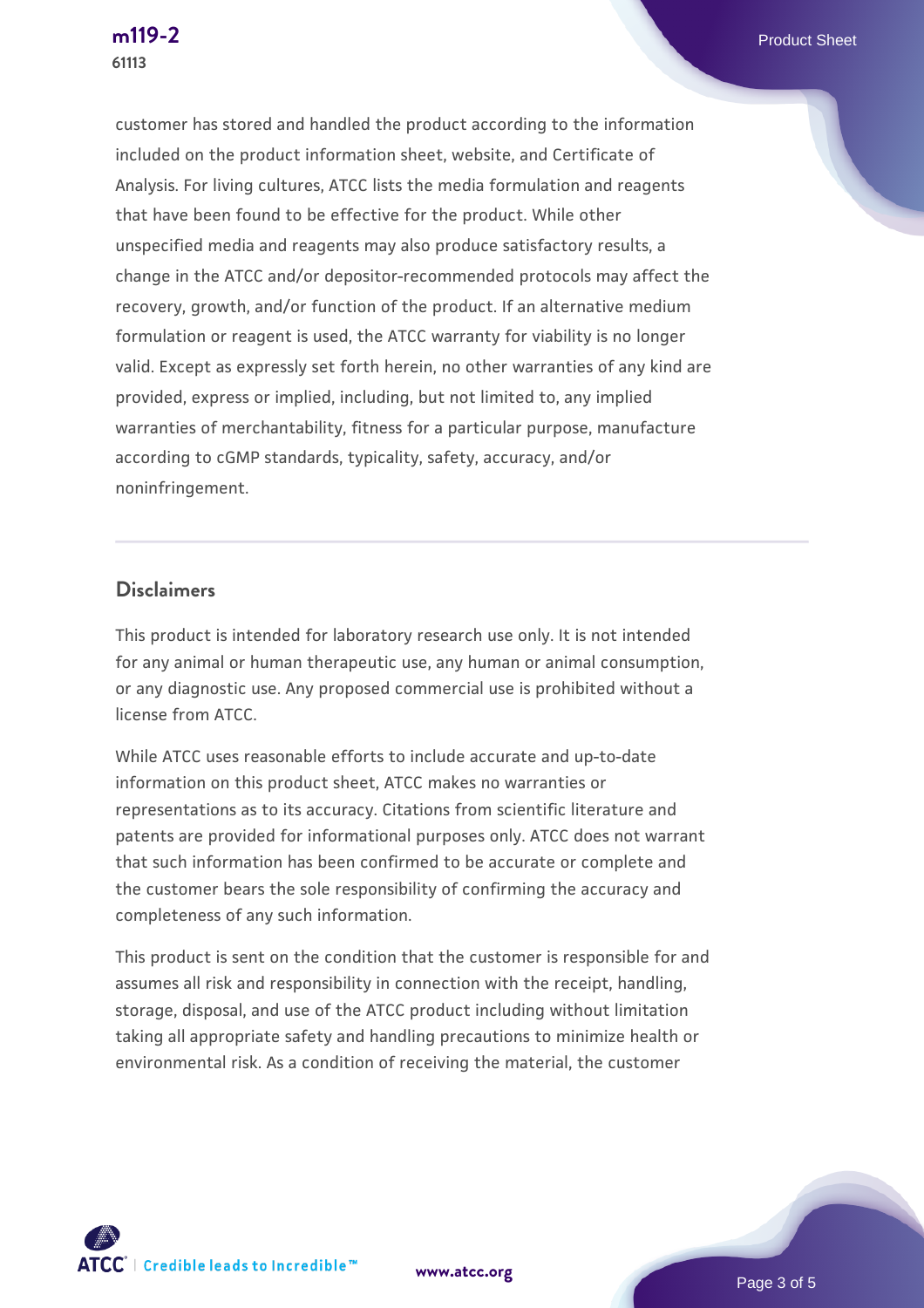agrees that any activity undertaken with the ATCC product and any progeny or modifications will be conducted in compliance with all applicable laws, regulations, and guidelines. This product is provided 'AS IS' with no representations or warranties whatsoever except as expressly set forth herein and in no event shall ATCC, its parents, subsidiaries, directors, officers, agents, employees, assigns, successors, and affiliates be liable for indirect, special, incidental, or consequential damages of any kind in connection with or arising out of the customer's use of the product. While reasonable effort is made to ensure authenticity and reliability of materials on deposit, ATCC is not liable for damages arising from the misidentification or misrepresentation of such materials.

Please see the material transfer agreement (MTA) for further details regarding the use of this product. The MTA is available at www.atcc.org.

#### **Copyright and Trademark Information**

© ATCC 2021. All rights reserved. ATCC is a registered trademark of the American Type Culture Collection.

#### **Revision**

This information on this document was last updated on 2021-05-19

#### **Contact Information**

ATCC 10801 University Boulevard Manassas, VA 20110-2209 USA US telephone: 800-638-6597 Worldwide telephone: +1-703-365-2700